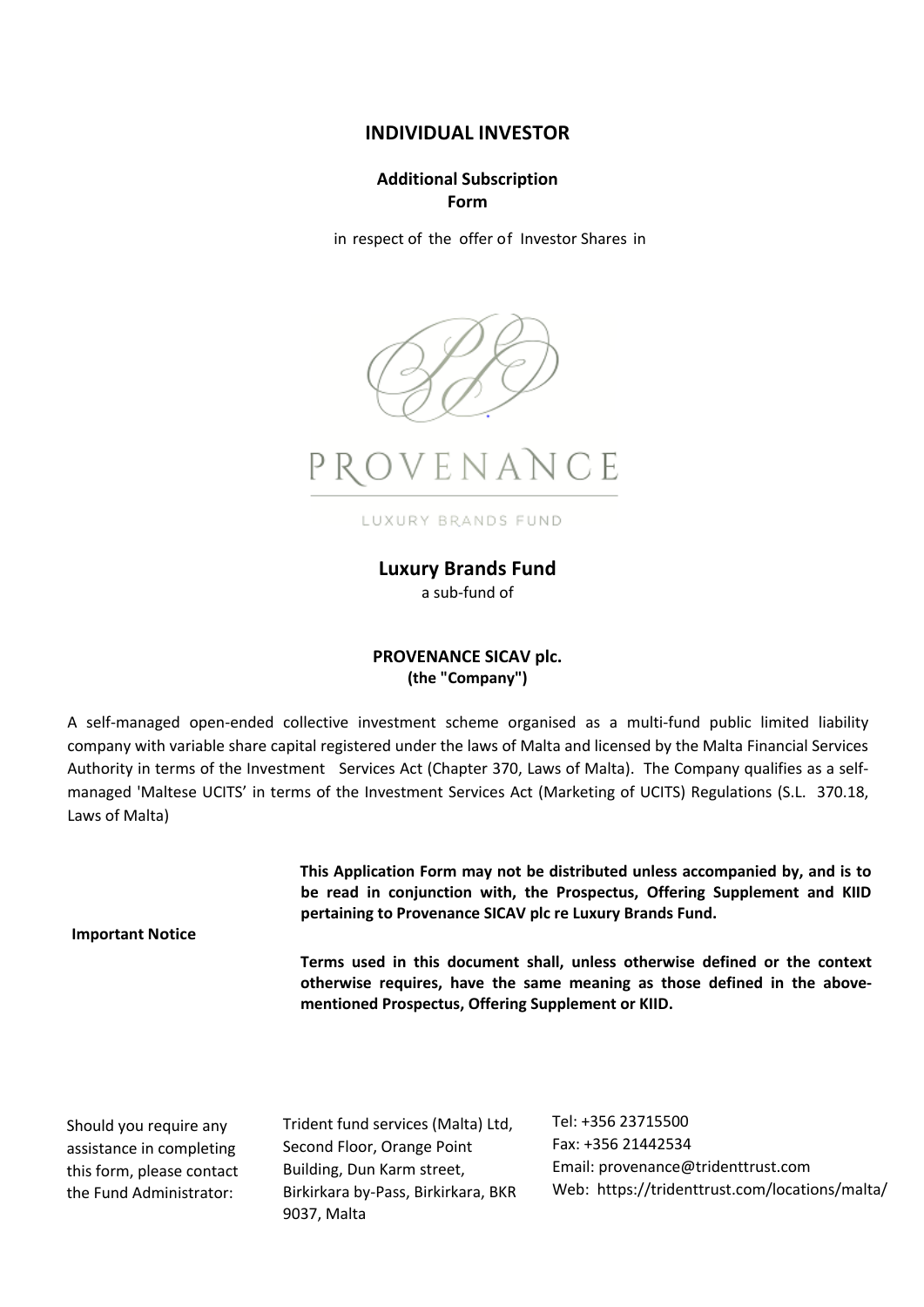### **Application Process**

## **Application Cut-Off Time**

Please note that Application Documents and related subscription monies should be received by the Administrator from 11.00am (CET) on 20 April 2015 to 17.00pm (CET) on the closing date during the Initial Offering Period and for subscriptions after the Initial Offering Period, monies and Application Documents should be received by the Administrator by 17.00pm (CET) one Business Day immediately preceding the relevant Subscription Day, with Subscription Day being the day following the Valuation Day and/or such other Business Day as the Directors may from time to time determine.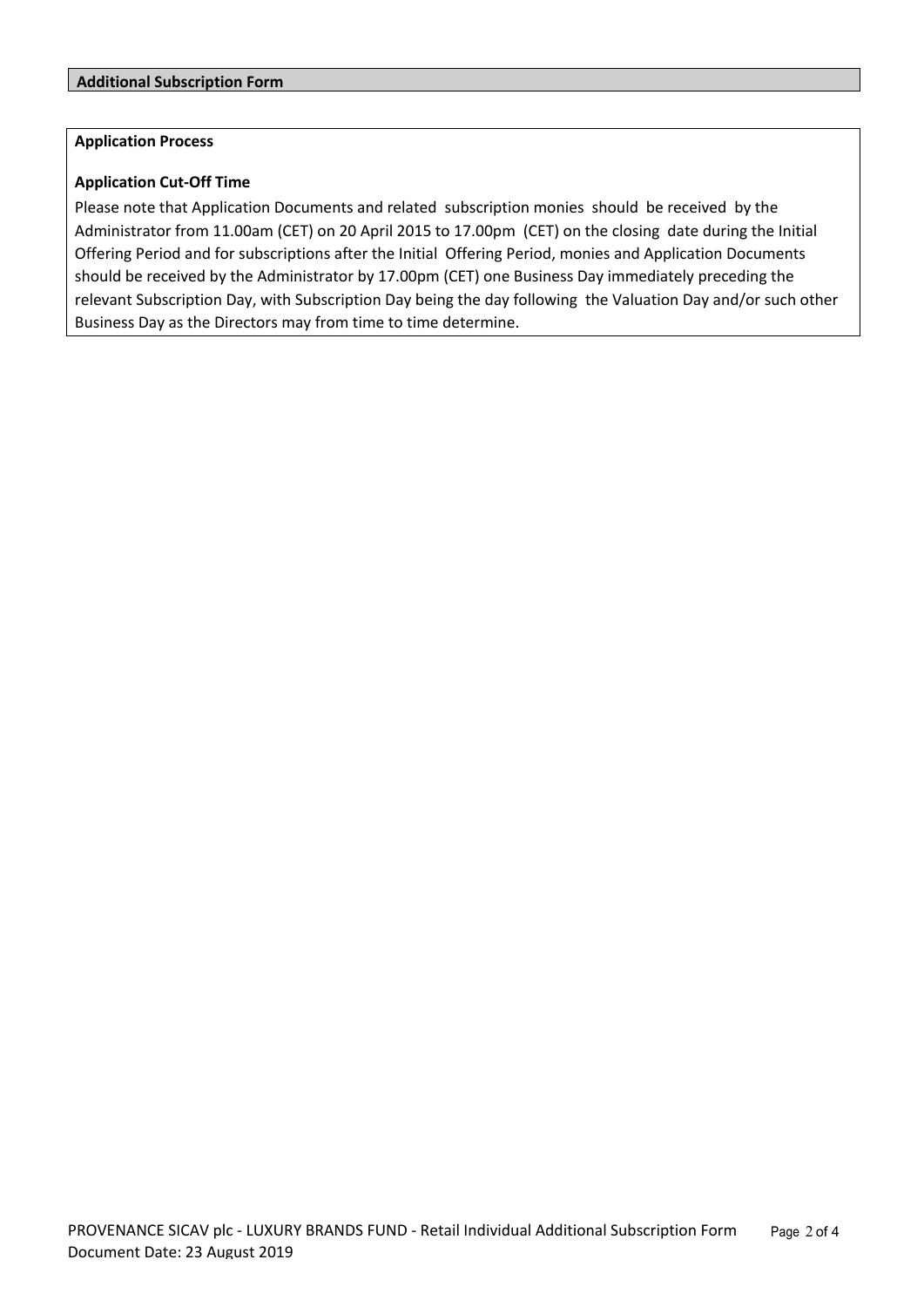# **Additional Subscription Form**

## **Please complete this page in BLOCK CAPITALS**

l/We the undersigned having received and read a copy of the Fund Documents hereby apply to subscribe for additional Investor Shares in **Luxury Brands Fund**, a sub-fund of Provenance SICAV plc, at the next available dealing date.

Please refer to the Offering Supplement for cut off times.

| REGISTERED NAME                        |                                                                                    |
|----------------------------------------|------------------------------------------------------------------------------------|
| ACCOUNT DESIGNATION<br>(IF APPLICABLE) | The account designation is used in respect to client account/bond or policy number |
| <b>HOLDER CODE</b>                     |                                                                                    |

| <b>SHARE CLASS</b>            | AMOUNT (please specify the amount in the relevant class and currency box) |     |            |
|-------------------------------|---------------------------------------------------------------------------|-----|------------|
| <b>Retail Investor Shares</b> | GBP                                                                       | EUR | <b>USD</b> |

PROVENANCE SICAV plc - LUXURY BRANDS FUND - Retail Individual Additional Subscription Form *Page* 3 *of 4* Document Date: 23 August 2019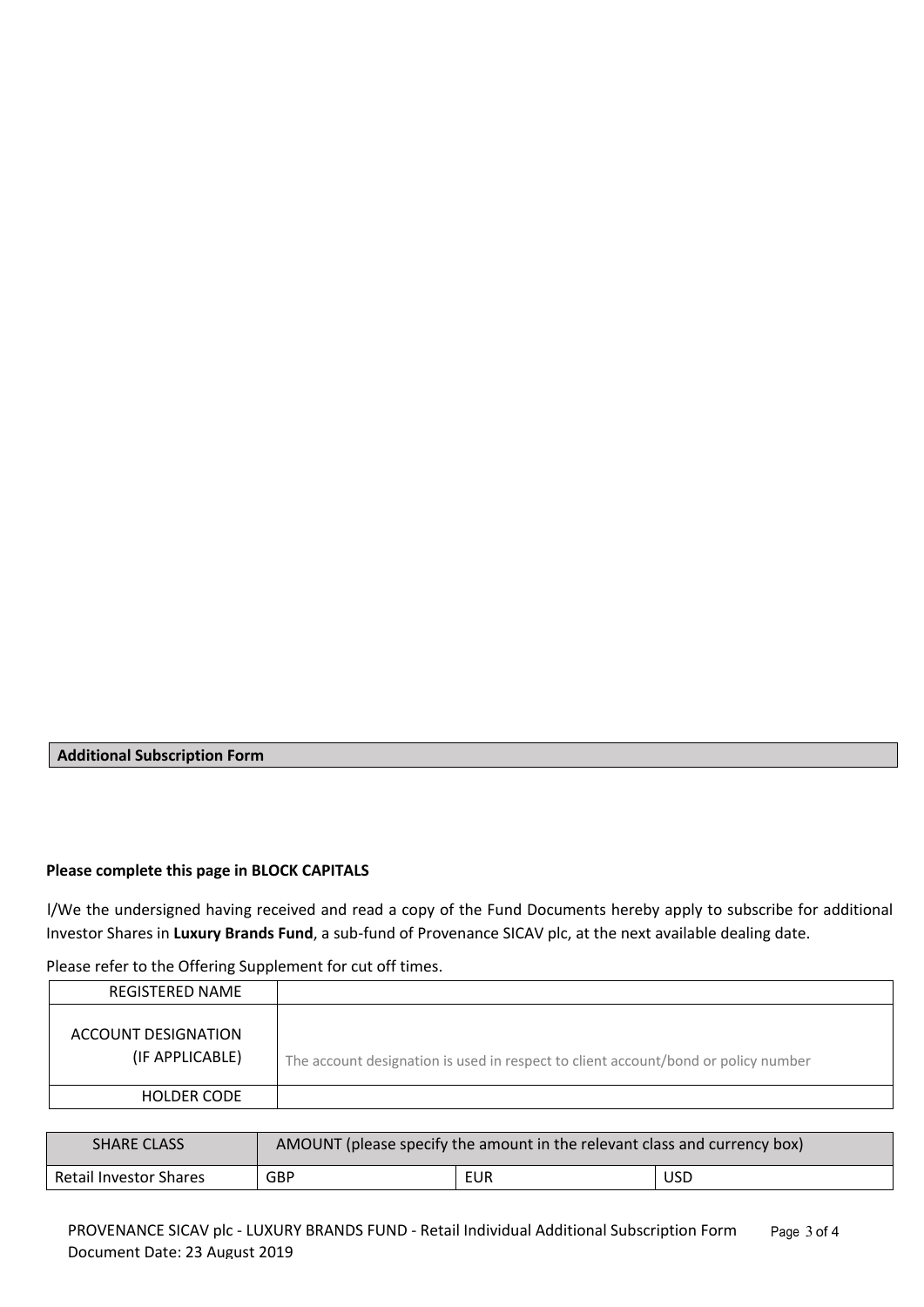| DATE FUNDS WERE REMITTED |  |
|--------------------------|--|
|--------------------------|--|

Initial and subsequent subscriptions must be a minimum of 1,000 in the relevant currency.

### **By signing below (in accordance with signing instructions previously supplied):**

(a) I/We confirm that the application is made on the terms and conditions set out in the Application Documents.

(b) I/We certify the above information to be true and correct and that I/We will supply the required information with my/our application (all applicants to sign).

(c) I/We confirm that there have been no alterations to my/our particulars as detailed on my/our previous application/s and if there are changes I/We will inform the Administrator and arrange to complete and return a new application form to the Administrator.

(d) I/We have read and understood the undertakings and warranties listed in the Prospectus of the Company. I/ We further understand and agree that by signing this Application Form or the Additional Application Form I am / we are also making each of these undertakings and warranties as though they were included in this Application Form or the Additional Application Form.

**SIGNATORIES** (If signing under Power of Attorney, please provide a certified copy of POA)

| Full Name and Surname / Capacity | Authorised Signature(s) | <b>Date</b> |
|----------------------------------|-------------------------|-------------|
|                                  |                         |             |
|                                  |                         |             |

\*If you email or fax this Additional Subscriptions Form, please mail the originals (clearly marked "**Duplicate**") to the Administrator to arrive within seven business days of the date of the email/fax. Note, contract notes will only be issued on receipt of original documents.

**The Administrator:** Trident fund services (Malta) Ltd

Second Floor, Orange Point,

Dun Karm Street, Birkirkara By-Pass, Birkirkara, BKR 9037, Malta